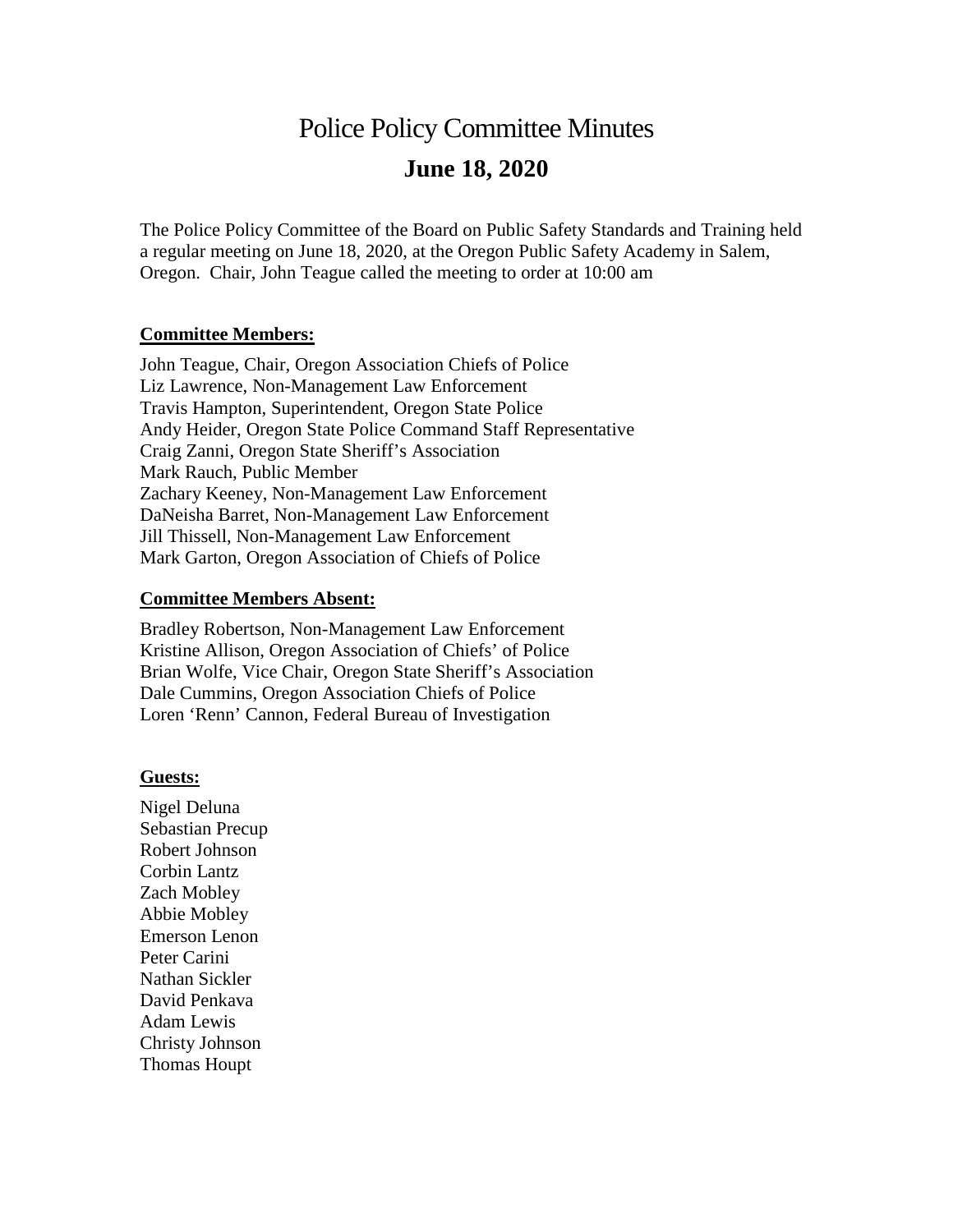## **DPSST Staff:**

Eriks Gabliks, Director Linsay Hale, Professional Standards/Interim Training Division Director Wendy Nunez, Criminal Justice Office Specialist Jennifer Howald, Administrative Rules Coordinator Marsha Morin, Criminal Justice Certification Program Manager

پ پ

#### **1. Introductions**

Introductions of members, guest and staff were presented.

#### **2. \*\*\*Executive Session\*\*\***

*The Police Policy Committee (PPC) went into executive session at approximately 10:05 a.m. to consider exempt public records. The executive session was held pursuant to ORS 162.660(2)(f).*

*Executive Session closed at approximately 10:30 am.*

#### **3. \*David Fuller DPSST No. 16332**

Presented by Linsay Hale

The PPC was asked to reconsider their recommendation to revoke certification.

*Liz Lawrence moved to withdraw the Notice of Intent to Revoke Fuller's certifications and administratively close the case. DaNeshia Barrett seconded the motion. The motion passed unanimously.*

## **4. Approve February 20, 2020 Meeting Minutes**

*DaNeshia Barrett moved to approve the minutes from the 2/20/2020, Police Policy Committee meeting. Mark Rauch seconded the motion. The motion passes unanimously*.

#### **5. Complaint – Glenn Palmer DPSST No. 18276** Presented by Linsay Hale

*Issue tabled due to lack of quorum.*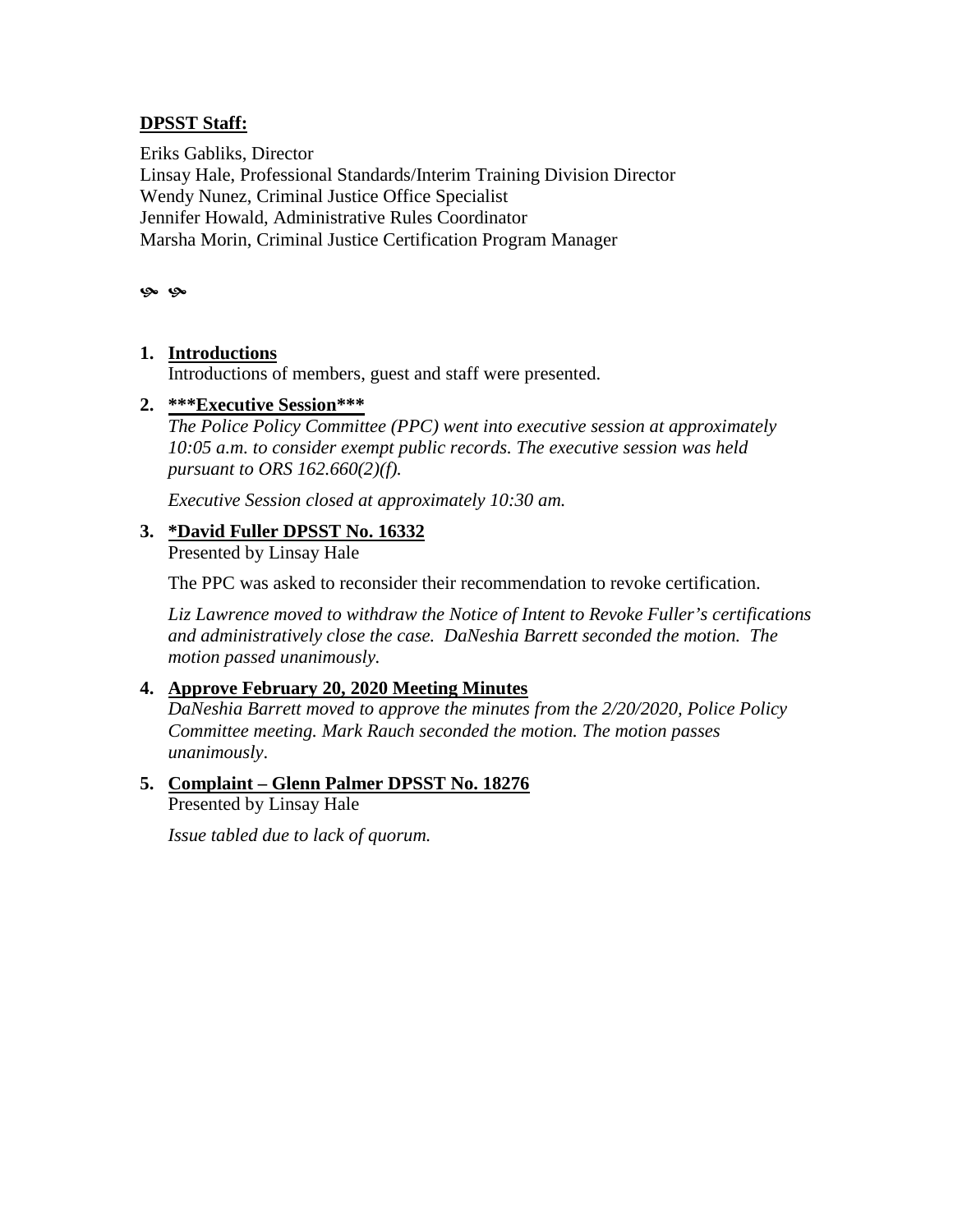## **6. Administrative Closures – Police / Regulatory Specialists**

Presented by Linsay Hale

Staff presented the following professional standards cases to the Police Policy Committee for administrative closure.

| Officer                                  | Certifications | Summary                                                                                                                                                               |
|------------------------------------------|----------------|-----------------------------------------------------------------------------------------------------------------------------------------------------------------------|
| Carpenter, Daniel<br><b>DPSST #60764</b> | None           | Conviction – Minor in Possession and<br>Criminal Mischief. Unable to locate<br>incident report and court documents to<br>support conviction.                          |
| Gates, Adam<br><b>DPSST #60627</b>       | None           | Conviction – Open Container Possession in<br>Boise, Idaho. Conviction occurred 6 years<br>prior to employment and is the only<br>conviction.                          |
| Krump, Matthew<br><b>DPSST #56146</b>    | <b>Basic</b>   | Arrest – Coercion and Harassment. Was<br>charged with two counts of Attempt to<br>Commit a Class C/Unclassified Felony and<br>Harassment. All charges were dismissed. |
| Baker, Robert<br><b>DPSST #50713</b>     | <b>Basic</b>   | Separation $-$ As a result of performance<br>issues and insubordination.                                                                                              |
| Konzelman, Eric<br><b>DPSST #45634</b>   | Advanced       | Separation – Reinstated after arbitration.                                                                                                                            |
| Olmos, Miguel<br><b>DPSST #36271</b>     | Intermediate   | Separation – Reinstated after arbitration.                                                                                                                            |

*Zachary Keeney moved to approve the recommendations made by staff to administratively close the above listed cases. DaNeshia Barrett seconded the motion. The motion passes unanimously.*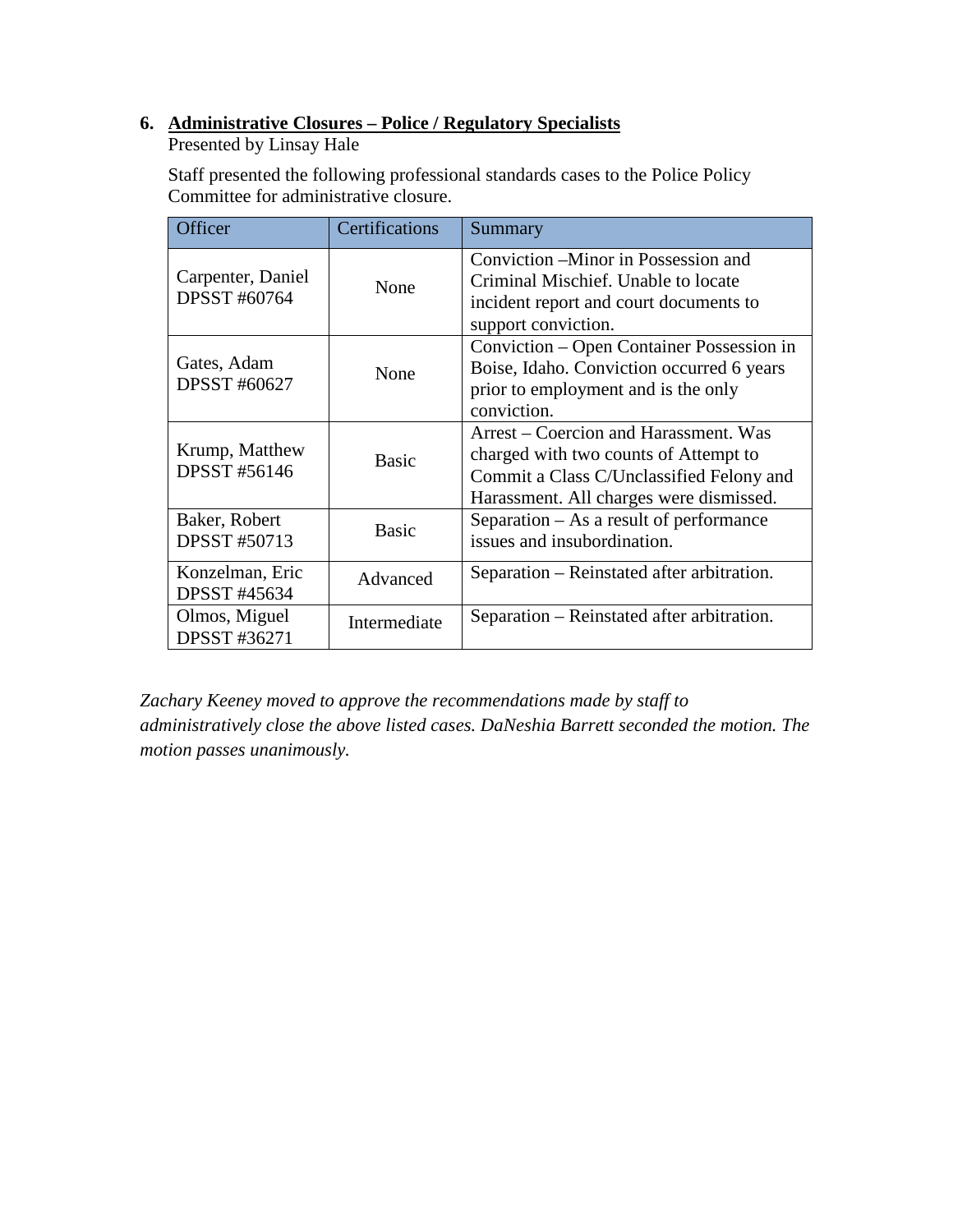## **7. Johnson, Robert (50633) Certification Review: Police**

Presented by Linsay Hale

#### *Reason for Discretionary Review*

aggravating and mitigating

circumstances unique to this case,

On August 19, 2019, Robert Johnson resigned from the Medford Police Department (MPD) as a result of a settlement agreement. In reviewing the incident that led to his separation, it has been determined that Johnson was less than truthful in his reporting of a use of force incident that stemmed from a call for service immediately following the event, and again during the subsequent investigation.

*Robert Johnson provided verbal mitigation for committee consideration.*

|                                                                                                  | <b>Policy Committee Discussion/Vote</b>                                                                                               | Second                | Vote                             | <b>Outcome</b>                      |
|--------------------------------------------------------------------------------------------------|---------------------------------------------------------------------------------------------------------------------------------------|-----------------------|----------------------------------|-------------------------------------|
| report.                                                                                          | Craig Zanni moved that the Police<br>Policy Committee adopt the staff                                                                 | <b>Mark Rauch</b>     | 10 ayes;<br>0 nays;<br>0 recused | Motion<br>Passed<br>Unanimo<br>usly |
|                                                                                                  |                                                                                                                                       |                       |                                  |                                     |
|                                                                                                  | The committee discussed the moral violation and identified the following<br>aggravating and mitigating factors specific to this case: |                       |                                  |                                     |
|                                                                                                  |                                                                                                                                       |                       |                                  |                                     |
| Mitigating<br>$\circ$                                                                            | MPD did not find or investigate if the use of force should have been                                                                  |                       |                                  |                                     |
|                                                                                                  | reported after the arrest.                                                                                                            |                       |                                  |                                     |
| $\circ$                                                                                          | The Jackson County District Attorney's office and Jackson County                                                                      |                       |                                  |                                     |
|                                                                                                  | Sheriff's Office (JCSO) completed two separate investigations and<br>did not find intentional dishonesty or misconduct                |                       |                                  |                                     |
| O                                                                                                |                                                                                                                                       |                       |                                  |                                     |
|                                                                                                  | Johnson did not quit from MPD, but settled the matter which<br>resulted in his separation. If Johnson would have remained at the      |                       |                                  |                                     |
|                                                                                                  | agency, he may not have been terminated.                                                                                              |                       |                                  |                                     |
| $\circ$                                                                                          | Johnson did acknowledge, during his verbal mitigation, that in<br>hindsight the incident should have been reported as a use of force  |                       |                                  |                                     |
|                                                                                                  | incident.                                                                                                                             |                       |                                  |                                     |
| $\circ$                                                                                          | Johnson was hired by JCSO following the completion of a                                                                               |                       |                                  |                                     |
|                                                                                                  | background investigation.                                                                                                             |                       |                                  |                                     |
|                                                                                                  | Aggravating                                                                                                                           |                       |                                  |                                     |
| $\circ$                                                                                          | Johnson specifically stated in his reporting that there was no use of<br>force used in the incident.                                  |                       |                                  |                                     |
| $\circ$                                                                                          |                                                                                                                                       |                       |                                  |                                     |
| Johnson misrepresented the events that occurred and concealed the<br>true nature of his actions. |                                                                                                                                       |                       |                                  |                                     |
| Mark Rauch moved, after                                                                          |                                                                                                                                       | <b>Travis Hampton</b> | 2 ayes;                          | Motion                              |
|                                                                                                  | considering the identified violations                                                                                                 |                       | 8 nays;                          | Failed                              |
| of the Board's moral fitness<br>(Teague,                                                         |                                                                                                                                       |                       |                                  |                                     |
| standard and weighing the<br>Barrett,                                                            |                                                                                                                                       |                       |                                  |                                     |

Garton, Thissell,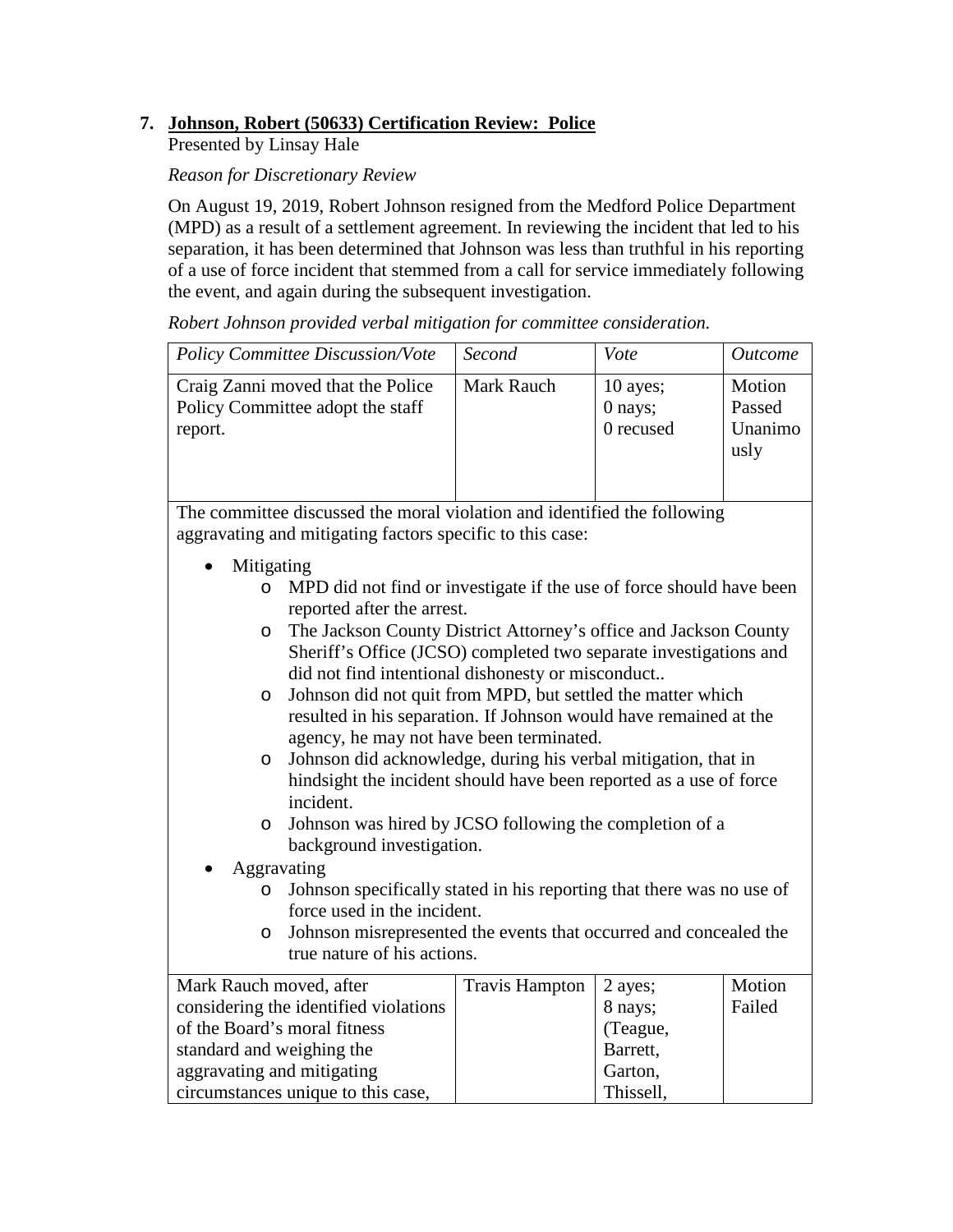| to recommend Board action be          |                | Heider,   |        |
|---------------------------------------|----------------|-----------|--------|
| taken against Johnson's               |                | Keeney,   |        |
| certifications.                       |                | Lawrence, |        |
|                                       |                | Zanni)    |        |
|                                       |                | 0 recused |        |
| Zachary Keeney moved, after           | DaNeshia       | 8 ayes;   | Motion |
| considering the identified violations | <b>Barrett</b> | 2 nays;   | Passed |
| of the Board's moral fitness          |                | (Hampton, |        |
| standard and weighing the             |                | Rauch)    |        |
| aggravating and mitigating            |                | 0 recused |        |
| circumstances unique to this case,    |                |           |        |
| that no Board action should be        |                |           |        |
| taken against Johnson's               |                |           |        |
| certifications.                       |                |           |        |
|                                       |                |           |        |

## **8. DeLuna, Nigel (54679) Certification Review: Police**

Presented by Linsay Hale

*Reason for Discretionary Review*

DPSST received an Application for Training (F5) from the Mt. Angel Police Department (MAPD) for Nigel DeLuna to attend the Police Career Officer Development Training.

While processing this application, staff uncovered a "flag" placed on DeLuna's file indicating the need for a professional standards review should DeLuna become employed in a public safety position in Oregon. This flag resulted from DeLuna's 11/17/16 resignation from the Portland Police Bureau (PPB). At the time of his resignation, PPB was in the process of terminating DeLuna from his probationary status for making derogatory comments about a co-worker's race and gender. At the time of his resignation DeLuna was not certified, requiring DPSST to stay this review.

*Nigel DeLuna provided verbal mitigation for committee consideration*.

| <b>Policy Committee Discussion/Vote</b>                                                                                               | Second       | Vote                                        | <i><u>Outcome</u></i>               |  |
|---------------------------------------------------------------------------------------------------------------------------------------|--------------|---------------------------------------------|-------------------------------------|--|
| Zachary Keeney recused himself due to a conflict of interest.                                                                         |              |                                             |                                     |  |
| Mark Rauch moved that the Police<br>Policy Committee adopt the staff<br>report.                                                       | Liz Lawrence | 9 ayes;<br>0 nays;<br>1 recused<br>(Keeney) | <b>Motion Passed</b><br>Unanimously |  |
| The committee discussed the moral violation and identified the following aggravating<br>and mitigating factors specific to this case: |              |                                             |                                     |  |

- **Mitigating** 
	- o DeLuna's age and immaturity at the time of this behavior.
	- o DeLuna appears to have since learned his lesson.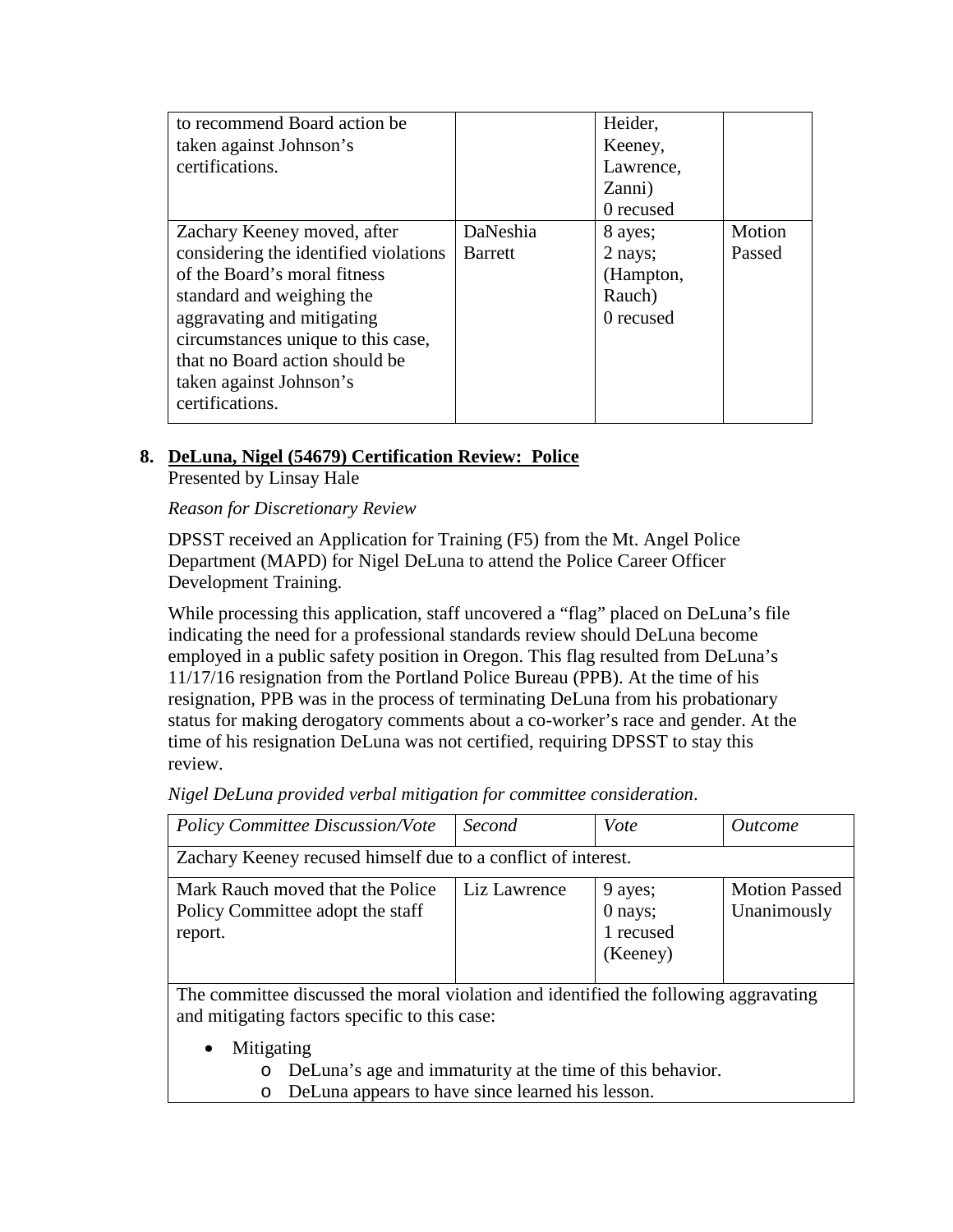- o DeLuna took responsibility and apologized for the comments.
- o He has had no similar issues during his employment with MAPD.
- Aggravating
	- o DeLuna made inappropriate, immature comments on multiple occasions while employed in various capacities with the PPB.

| DaNeshia Barrett moved, after         | Liz Lawrence | 9 ayes;   | <b>Motion Passed</b> |
|---------------------------------------|--------------|-----------|----------------------|
| considering the identified violations |              | 0 nays;   | Unanimously          |
| of the Board's moral fitness          |              | 1 recused |                      |
| standard and weighing the             |              | (Keeney)  |                      |
| aggravating and mitigating            |              |           |                      |
| circumstances unique to this case,    |              |           |                      |
| that no Board action should be        |              |           |                      |
| taken against DeLuna's application    |              |           |                      |
| for training and subsequent           |              |           |                      |
| certification.                        |              |           |                      |
|                                       |              |           |                      |

## **9. Lantz, Corbin (42610) Certification Review: Police**

Presented by Linsay Hale

## *Reason for Discretionary Review*

On 11/16/18, Corbin Lantz resigned from the Department of Public Safety Standards and Training (DPSST) with a Settlement Agreement. Staff has determined, Lantz was untruthful with his co-workers and supervisor about taking unpaid meal breaks and later claiming he had received permission from previous supervisors which allowed him to do so.

*Corbin Lantz provided verbal mitigation for committee consideration*.

| <b>Policy Committee Discussion/Vote</b>                                               | Second     | Vote                | <i>Outcome</i>                      |
|---------------------------------------------------------------------------------------|------------|---------------------|-------------------------------------|
| DaNeshia Barrett moved that the<br>Police Policy Committee adopt the<br>staff report. | Mark Rauch | 10 ayes;<br>0 nays; | <b>Motion Passed</b><br>Unanimously |

The committee further identified the following aggravating and mitigating factors that influenced their decision on the severity of action to be taken.

- **Mitigating** 
	- o The DPSST culture seemed to lack accountability and failed to clearly establish employee expectations.
	- o The number of different supervisors Lantz had during his employment.
- Aggravating
	- o The conduct occurred during Lantz's employment as a public safety professional.
	- o Lantz's conduct occurred multiple times over the course of two years.
	- o The number of hours inappropriately claimed was significant.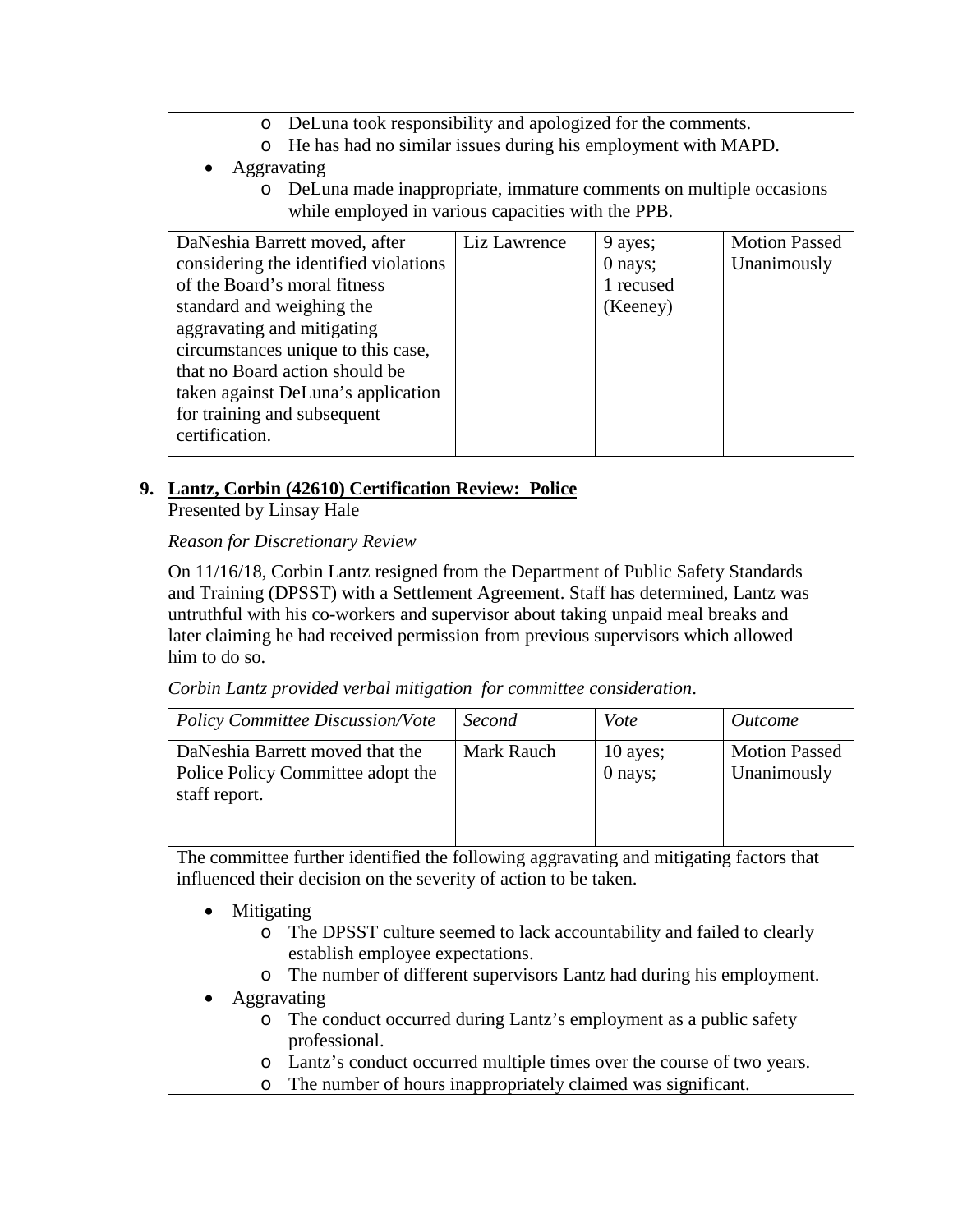| The fact that Lantz's behavior changed when he realized his time<br>$\circ$<br>reporting was being monitored.<br>Lantz's admission that he knew he was violating the law and continued<br>$\circ$<br>the behavior.                                         |                    |                                           |                                     |
|------------------------------------------------------------------------------------------------------------------------------------------------------------------------------------------------------------------------------------------------------------|--------------------|-------------------------------------------|-------------------------------------|
| Travis Hampton moved, after<br>considering the identified violations<br>of the Board's moral fitness<br>standard and weighing the<br>aggravating and mitigating<br>circumstances unique to this case,<br>that Lantz's Police Certifications be<br>revoked. | <b>Mark Garton</b> | $10$ ayes;<br>0 nays;<br>0 recused        | <b>Motion Passed</b><br>Unanimously |
| Travis Hampton moved, after<br>considering the totality of the case,<br>that Lantz's be ineligible to hold<br>public safety certification for 3<br>Years.                                                                                                  | Zachary Keeney     |                                           | Motion<br>Amended                   |
| Travis Hampton amended his<br>motion, after further discussion and<br>considering the totality of the case,<br>that Lantz's be ineligible to hold<br>public safety certification for 5<br>years.                                                           | Craig Zanni        | 9 ayes;<br>1 nays;<br>(Zachary<br>Keeney) | <b>Motion Passed</b>                |

## **10. Lohf, Terry (27923) Certification Review: Police**

Presented by Linsay Hale

*Reason for Discretionary Review*

On August 31, 2018, Terry Lohf was terminated from the Lakeview Police Department (LPD). This termination was related to Lohf's decision to not respond to a call for service involving a disruptive individual known to have active warrants, and his attempt to conceal his error in judgement by knowingly misleading the Town Manager on multiple occasions about what information was known by him at the time he made the decision not to respond.

The reason for this review is limited to Lohf's untruthfulness relating to his decision not to respond to a call, and about what information was available to him when he made that decision, specifically whether he knew that the subject of the call had an outstanding warrant for his arrest.

| <b>Policy Committee Discussion/Vote</b>                                          | Second       | Vote                    | <i>Outcome</i>                      |
|----------------------------------------------------------------------------------|--------------|-------------------------|-------------------------------------|
| Zach Keeney moved that the Police<br>Policy Committee adopt the staff<br>report. | Liz Lawrence | $10$ ayes;<br>$0$ nays; | <b>Motion Passed</b><br>Unanimously |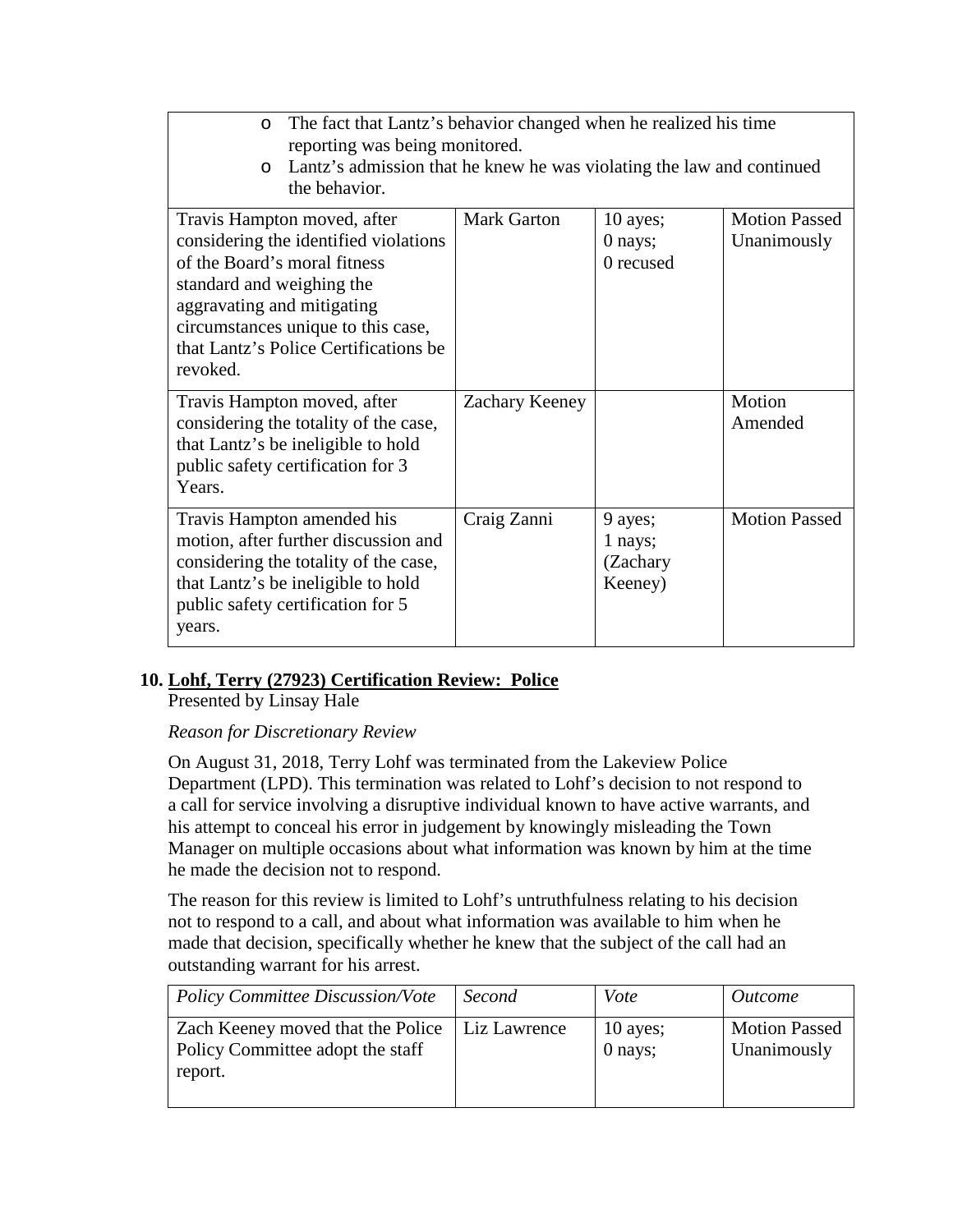The committee discussed the moral violation identified and identified the following aggravating and mitigating factors specific to this case:

- Mitigating
	- o Lohf did not attempt the hide information, instead was trying to justify his decision to the Town Manager.
	- o Lohf's separation was justified, but does not rise to the level of a moral fitness violation that requires revocation.
	- o There are issues that are seen with the leadership of the city, which appear to have played a part in the separation.
- Aggravating
	- o Lohf clearly had an awareness of the warrants and attempted to minimize his awareness.

| Zachary Keeney moved, after           | Craig Zanni | 6 ayes;   | <b>Motion Passed</b> |
|---------------------------------------|-------------|-----------|----------------------|
| considering the identified violations |             | 4 nays;   |                      |
| of the Board's moral fitness          |             | (Hampton, |                      |
| standard and weighing the             |             | Heider,   |                      |
| aggravating and mitigating            |             | Lawrence, |                      |
| circumstances unique to this case,    |             | Rauch)    |                      |
| that no Board action should be        |             |           |                      |
| taken against Lohf's certifications.  |             |           |                      |
|                                       |             |           |                      |

## **11. Maurry, Jason (43487) Certification Review: Police**

Presented by Linsay Hale

*Reason for Discretionary Review*

On 10/28/19, DPSST received notification from Jason Maurry, a police officer employed by the Multnomah County Sheriff's Office (MCSO) that he was arrested on 10/27/19 for *Driving Under the Influence of Intoxicants (DUII)* and *Reckless Driving*.

Maurry ultimately pled no contest and was granted diversion for the *DUII* on 11/19/19, and pled no contest and was convicted of *Reckless Driving* on 12/6/19.

*Case tabled to allow for the presentation of additional information relating to Maurry's employment with MCSO.*

## **12. Precup, Sebastian (60628) Certification Review: Police**

Presented by Linsay Hale

*Reason for Discretionary Review*

DPSST received an Application for Training (F5) for Sebastian Precup in which he disclosed an 11/14/18 conviction of a wildlife violation, specifically *Take Deer Prohibited Area-Public Road*.

The recentness of this criminal disposition requires a discretionary professional standards review be conducted pursuant to Oregon Administrative Rule.

*Sebastian Precup provided verbal mitigation for committee consideration*.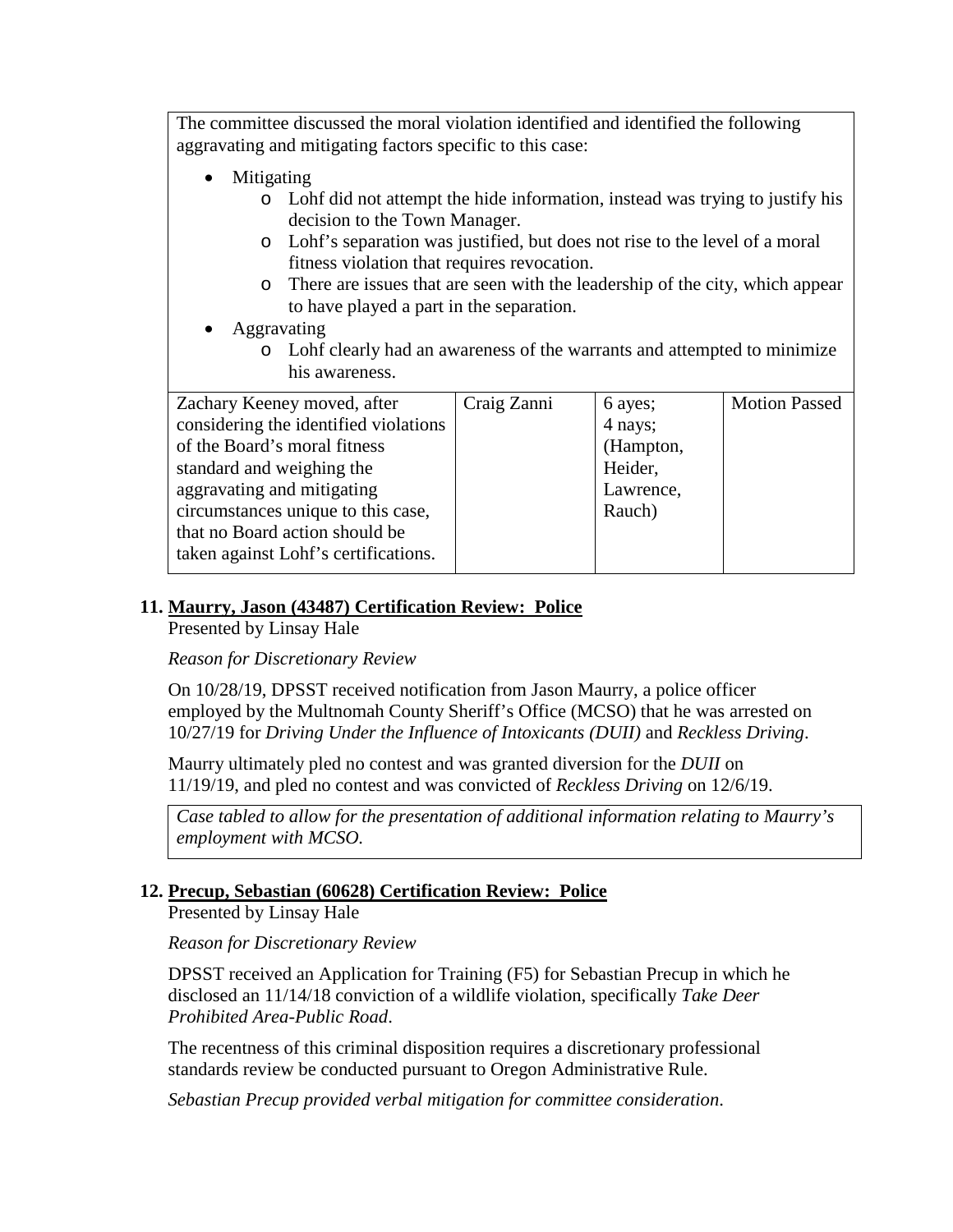| <b>Policy Committee Discussion/Vote</b>                                          | Second                | Vote                                        | <i><u>Outcome</u></i> |
|----------------------------------------------------------------------------------|-----------------------|---------------------------------------------|-----------------------|
| Zachary Keeney recused himself due to a conflict of interest.                    |                       |                                             |                       |
| Craig Zanni moved that the Police<br>Policy Committee adopt the staff<br>report. | <b>Travis Hampton</b> | 9 ayes;<br>0 nays;<br>1 recused<br>(Keeney) | <b>Motion Passed</b>  |

The committee discussed the moral violation identified and identified the following aggravating and mitigating factors specific to this case:

- Mitigating
	- o Precup admitted his mistake and took responsibility.
	- o He was honest with the citing officer.
	- o Precup's actions following the arrest were commendable under the circumstances, specifically his taking responsibility and reporting his mistake to his supervisors and his current employer.
- Aggravating
	- o The committee did not identify any aggravating factors.

| DaNeshia moved, after considering  | Liz Lawrence | 9 ayes;   | <b>Motion Passed</b> |
|------------------------------------|--------------|-----------|----------------------|
| the identified violations of the   |              | 0 nays;   |                      |
| Board's moral fitness standard and |              | 1 recused |                      |
| weighing the aggravating and       |              | (Keeney)  |                      |
| mitigating circumstances unique to |              |           |                      |
| this case, that no Board action    |              |           |                      |
| should be taken against Precup's   |              |           |                      |
| application for training and       |              |           |                      |
| subsequent certification.          |              |           |                      |
|                                    |              |           |                      |

## **13. Houpt, Thomas (60473) Certification Review: Police**

Presented by Linsay Hale

*Reason for Discretionary Review*

DPSST received an Application for Training (F5) for Thomas Houpt, in which he disclosed multiple arrests and convictions. Specific to this review is a 2004 conviction of *Giving False Information to Police Officer*, a Class A misdemeanor.

Because this criminal disposition involves elements of dishonesty/deceit, Oregon Administrative Rule requires a discretionary professional standards review be conducted.

*Thomas Houpt provided verbal mitigation for committee consideration.*

| Policy Committee Discussion/Vote                                                 | Second       | Vote                               | <i>Outcome</i>                      |
|----------------------------------------------------------------------------------|--------------|------------------------------------|-------------------------------------|
| Craig Zanni moved that the Police<br>Policy Committee adopt the staff<br>report. | Liz Lawrence | $10$ ayes;<br>0 nays;<br>0 recused | <b>Motion Passed</b><br>Unanimously |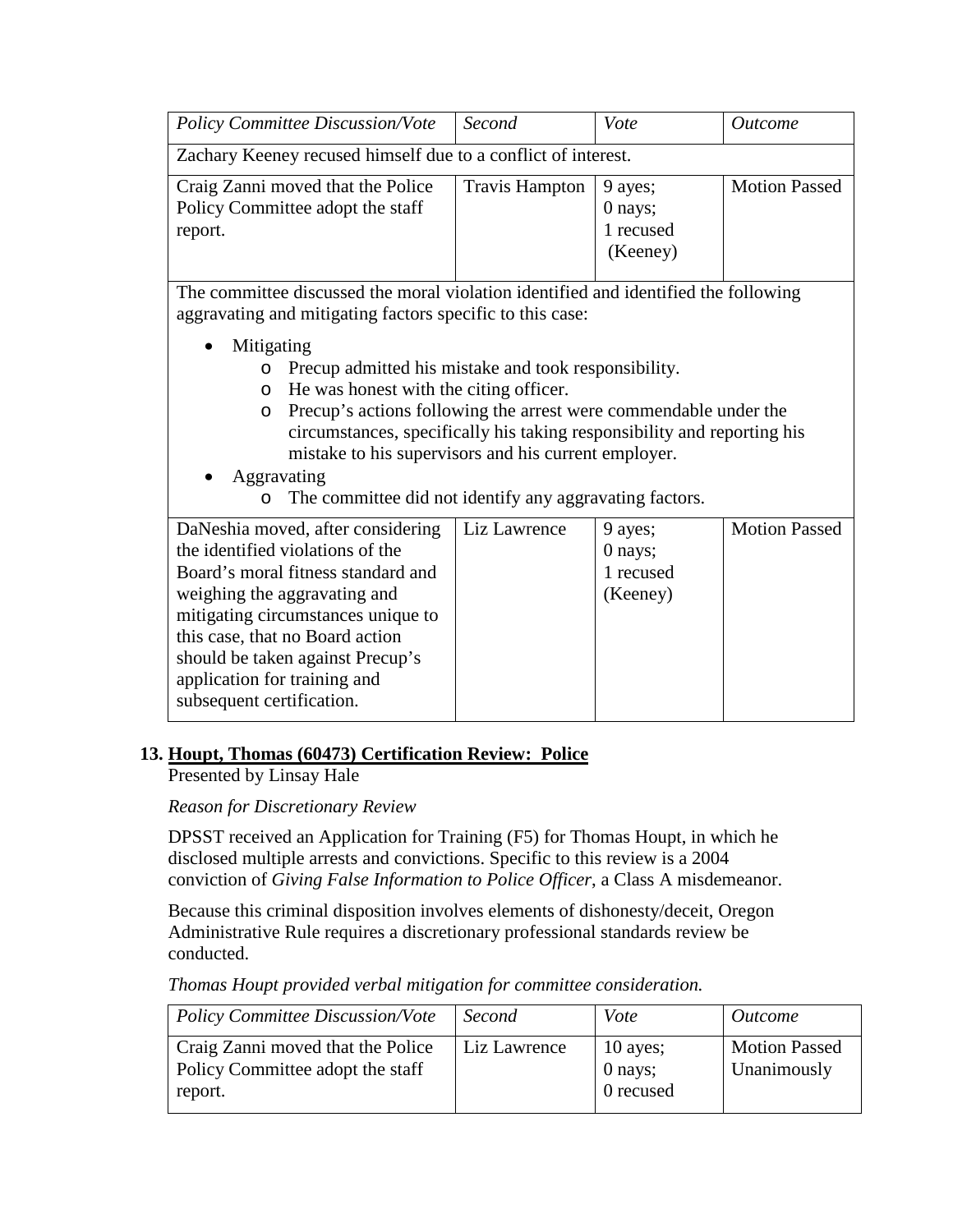The committee discussed the moral violation identified and identified the following aggravating and mitigating factors specific to this case:

- Mitigating
	- o Houpt was not employed in law enforcement at the time of the arrest or conviction.
	- o The conviction happened 16 years prior to employment.
	- o Houpt does not have any additional criminal dispositions on his record.
- Aggravating
	- o Houpt was dishonest with the officer during the arrest by claiming he was someone he wasn't when he was pulled over for a traffic violation.

| Liz Lawrence moved, after             | DaNeshia       | $10$ ayes; | <b>Motion Passed</b> |
|---------------------------------------|----------------|------------|----------------------|
| considering the identified violations | <b>Barrett</b> | $0$ nays;  | Unanimously          |
| of the Board's moral fitness          |                | 0 recused  |                      |
| standard and weighing the             |                |            |                      |
| aggravating and mitigating            |                |            |                      |
| circumstances unique to this case,    |                |            |                      |
| that no Board action should be        |                |            |                      |
| taken against Houpt's application     |                |            |                      |
| for training and subsequent           |                |            |                      |
| certification.                        |                |            |                      |
|                                       |                |            |                      |

# **14. Proposed Rule Changes to Adopt OAR 259-006-0000 and 259-008-0290; Establishing DPSST Applicant Moral Fitness Standards**

Presented by Jennifer Howald

The Criminal Justice Background Investigation Workgroup was formed in 2019 to review the current Board/DPSST standards and processes for the pre-employment background investigation required for employment or utilization as a public safety professional. One of the issues identified during the Workgroup's discussions addressed hiring individuals into certifiable public safety positions who have a past criminal disposition which requires a professional standards review by a Policy Committee and the Board.

The current moral fitness standards and discretionary review processes for public safety professionals do not differentiate between currently employed public safety professionals and new hires. This means that a new hire who engaged in criminal behavior prior to entering a career in public safety, signing a Code of Ethics and becoming certified is subjected to the same review process as an employed, certified public safety professional who engaged in bad behavior.

Due to meeting schedules and agenda limitations, it is not uncommon for agencies to hire someone without knowing for months if the individual will be eligible for certification. This delay directly impacts the operations of the hiring agency as well as the public safety professional's training and certification timelines.

The following proposed rule adoptions and amendments present the Workgroup's recommendations for establishing standards and processes for review of criminal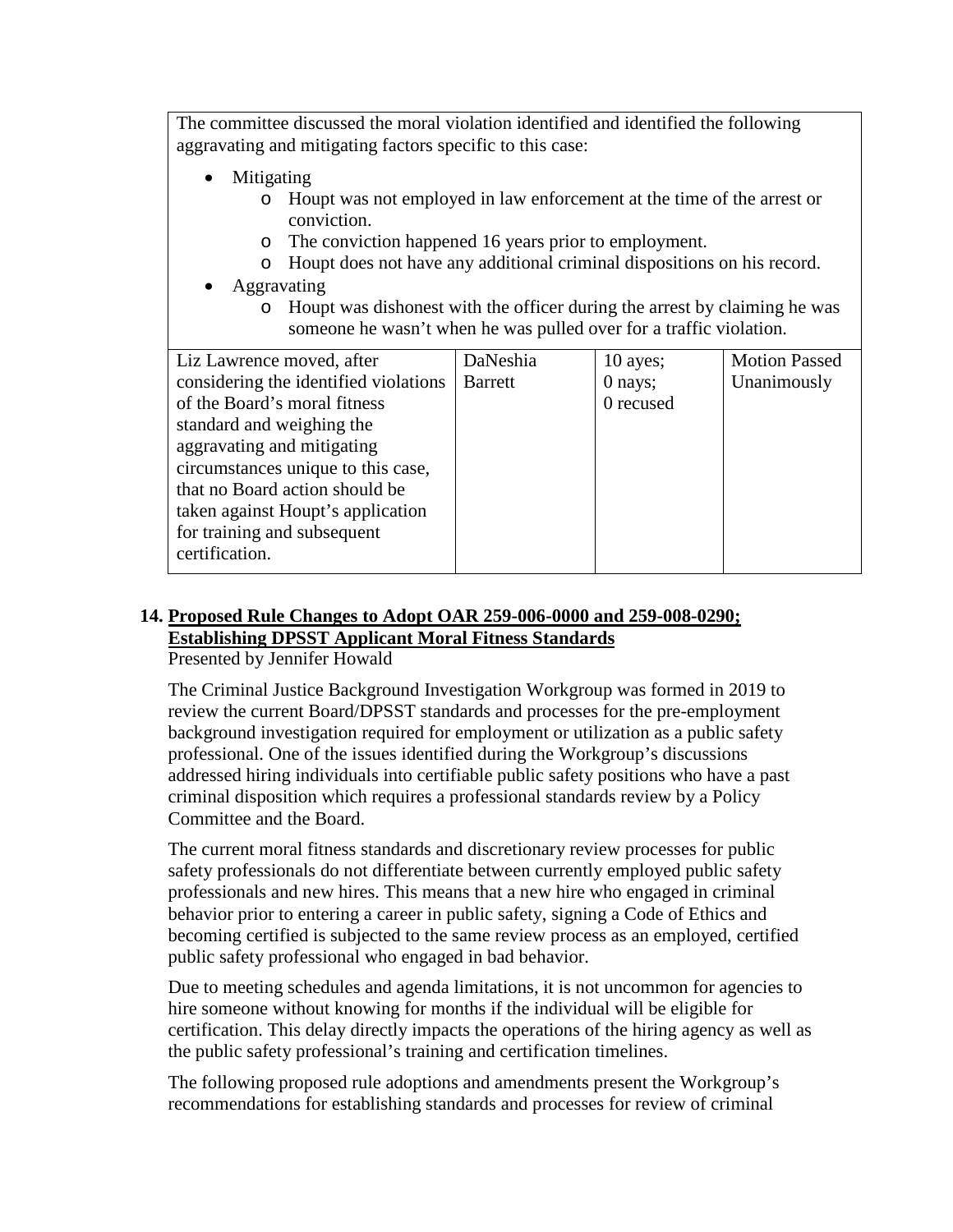dispositions that occurred prior to employment in public safety. The outcome for implementing these recommendations is a more streamlined discretionary review process that incorporates mitigation factors to consider the pre-employment nature of the individual's past criminal dispositions.

These recommendations:

- Establish a discipline neutral review committee that would meet on a monthly or as needed basis (Applicant Review Committee).
- Delegate the discretionary review process to DPSST staff and the Applicant Review Committee (ARC).
	- o Staff will be responsible for the initial review and determination that the applicant for training and certification has a past criminal disposition that meets the definition of a discretionary moral fitness violation.
	- o The ARC will be responsible for reviewing cases that staff identify as discretionary moral fitness violations. The ARC's decision regarding denial and ineligibility will be the final disposition.
- Establish separate discretionary grounds for denial that apply only to a newly hired public safety professional who has never been employed in public safety before.
	- o Dishonesty uses the same definition as the discretionary moral fitness violation used for certified public safety professionals.
	- o Gross misconduct identifies egregious behavior including violence against another person and sex-related offenses.
- Require the consideration of mitigating factors related to the pre-employment nature of the criminal disposition.
	- o The criminal disposition occurred prior to employment in public safety which means there is no color of office to consider and no violation of a code of ethics.
	- o The individual has been hired by a public safety agency that completed a background investigation, is aware of the past criminal history and did not find it an obstacle to employment within their agency.
- Establish an ineligibility period range from zero days to 10 years:
	- o A Zero-days minimum ineligibility period recognizes that while the discretionary moral fitness violation exists the mitigation outweighs the violation.
	- o A 10-year maximum ineligibility period recognizes that because the discretionary criminal disposition occurred before employment in public safety the individual cannot be precluded from certification for life. This is consistent with other occupational licenses and in line with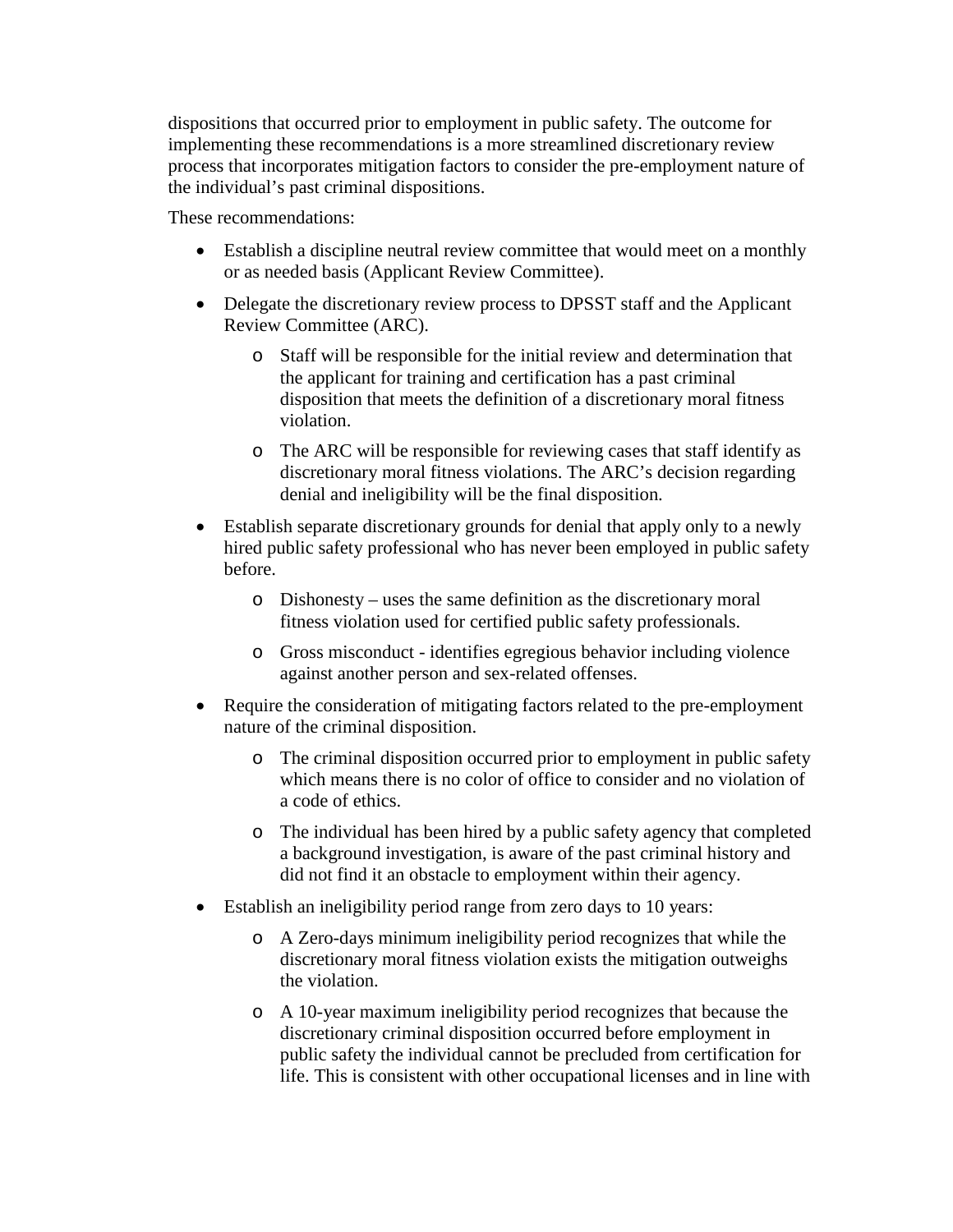national regulation that recognizes that at a minimum the passage of time mitigates the behavior.

The following standards still apply

- All public safety professionals, including new hires, are subject to the same mandatory disqualifiers (felony convictions, convictions involving domestic violence or drugs, and convictions requiring registration as a sex offender).
- Individuals can present written and verbal mitigation for the ARC to consider.
- The ARC's discretionary denial of certification applies to all public safety professional certifications.
- The ineligibility period for a criminal disposition will begin from the date of the criminal disposition.
- All due process rights and contested case procedures still apply.

*Consensus reached approving the fiscal impact statements provided by* staff.

*Liz Lawrence moved to recommend that the Board adopt OAR 259-006-000 and 259- 008-0290 approve filing the proposed rule change. Mark Rauch seconded the motion. The motion passed unanimously.*

## **15. Law Enforcement Memorial Wall Nomination – Marshall Zachariah H. Stroud, Harney City**

Presented by Eriks Gabliks

While conducting off-duty historic research, Rebecca Hannon, of our Standards & Certification Section, found online newspaper articles about a line-of-duty death of a Harney City Marshal Zachariah H. Stroud on Wednesday, September 11, 1912. His name is not on the Oregon Fallen Law Enforcement Officers Memorial Wall at DPSST or the National Fallen Officers Memorial in Washington, D.C. His death certificate can be found online at FindAGrave.com.

DPSST staff reached out to Harney County Sheriff Dan Jenkins and Lt. Brian Needham who contacted the Harney County Museum for assistance. The Museum was able to conduct historic research which gleaned more details including an eyewitness statement from a local oral history collection. Harney City Marshal Zachariah H. Stroud had encountered four individuals carelessly firing weapons in front of the post office. He cautioned the group to stop or else they would be arrested. The group resisted resulting in a fusillade of gunfire, injuries to several of those involved, and the death of Harney City Marshal Stroud. Stroud was 44 years of age at the time of his death, unmarried, and left behind his mother and father. Three of the four individuals involved in the incident were found guilty of manslaughter.

*Craig Zanni moved to recommend that the name of Harney City Marshal Zachariah H. Stroud will be included on the Law Enforcement Memorial Wall. DaNeisha Barrett seconded the motion. The motion passes unanimously.*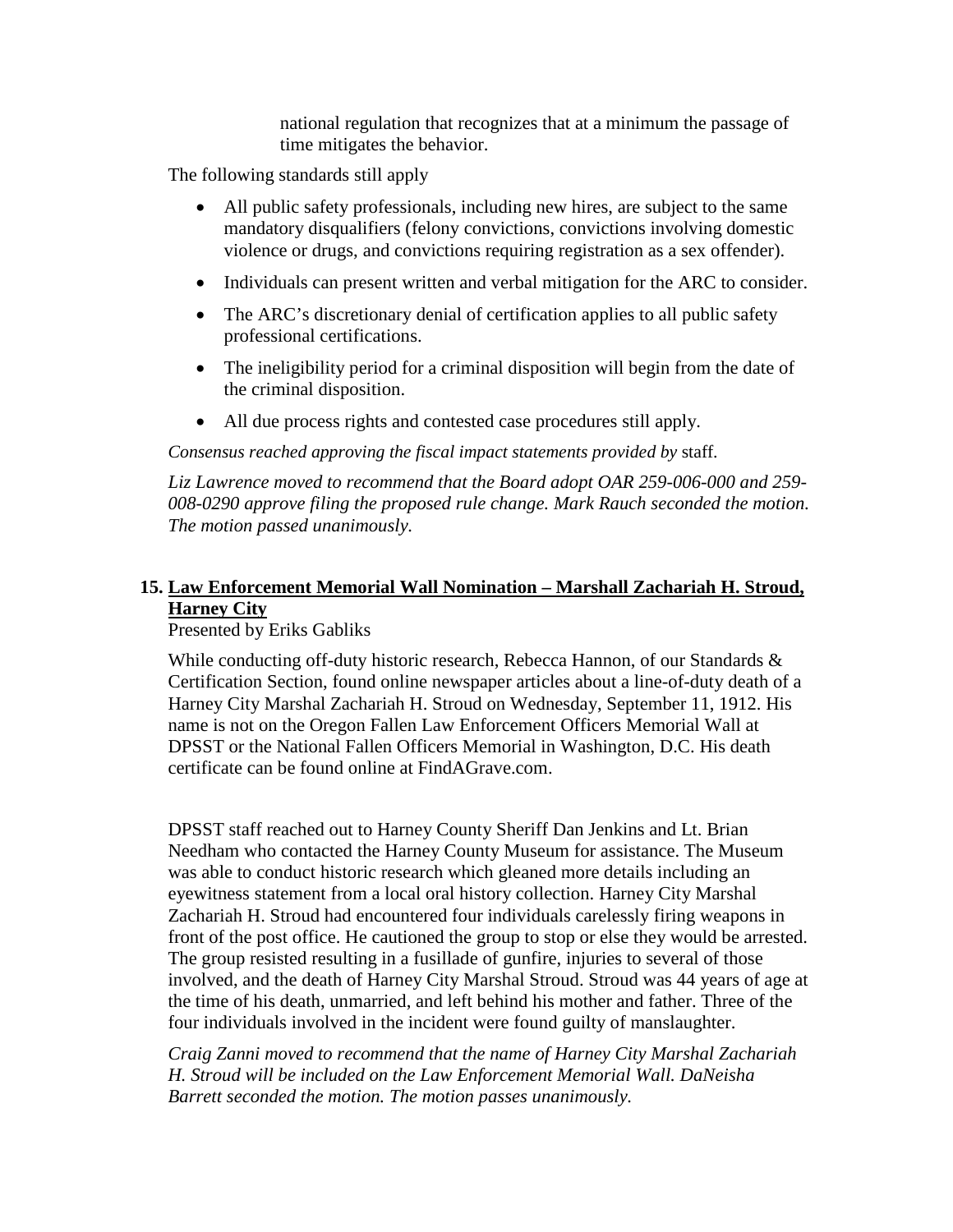## **16. Department Update**

Linsay Hale Reported:

- Linsay welcomed Jill Thissell to the Police Policy Committee.
- Kristen Hibberds has left DPSST to accept a promotion with another State agency. Kristen will be missed and we wish her all the luck in her new position.
- PPC members reviewed and recommended approval of the formation of the Applicant Review Committee. That recommendation was the result of multiple meetings of the Background Investigator Workgroup which focused on reviewing the DPSST's role in the hiring of public safety officers. This recommendation was be reviewed by the TPC and CPC and unanimously recommended the Board adopt the changes at their meeting in July. Another Workgroup recommendation regarding the sharing of background information between public safety agencies, and the idea of DPSST serving as a repository for applicant/agency information is being reviewed by the Department of Justice.
- We are excited to have Basic classes back in session. BP398 has returned, with BP399 and 400 scheduled to return on 7/6. All classes will follow DPSST's Health and Safety Plan implemented to help mitigate COVID-19 risks.

Eriks Gabliks Reported:

- DPSST is tracking the tragic death of George Floyd due to the actions of a Minneapolis police officer and actively listening to the discussions taking place around the state and nation. As the state's standards and training agency for many public safety disciplines, including law enforcement, there is much interest in the work of DPSST. DPSST has responded to inquiries from local, state and federal elected officials.
- DPSST supports a national database of officers who are terminated. The reason, for almost 20 years, DPSST has participated in a national decertification database that is operated by the International Association of Directors of Law Enforcement Standards and Training (IADLEST). This system, the National Decertification Index (NDI), is used by dozens of state criminal justice certification agencies but the challenge is that not all states certify, decertify, or use the same language for their actions. NDI is a "pointer system" that sends agencies to the state that entered the information for more details. The case of a decertified Oregon police officer has been used to share the benefits of NDI as the decertified applied to work in law enforcement a few months later in Alaska and again months after that in the mid-west. Each time NDI was the tool used to prevent this individual from being hired as a police officer. DPSST has pledged to provide whatever information is needed and to assist any legislative committees that are formed that will improve law enforcement professionalism through standards and training.
- At the end of June, DPSST was asked by IADLEST to assist with a review of Minnesota's Board on Peace Officer Standards and Training (POST) and Linsay Hale, DPSST's Professional Standards Division Director, was assigned this task.
- DPSST will offer webinars next weeks for community leaders, elected officials, state legislators and media. The webinars will be one hour each and will cover topics such as DPSST professional standards for law enforcement, DPSST basic police training, and DPSST use of force training.